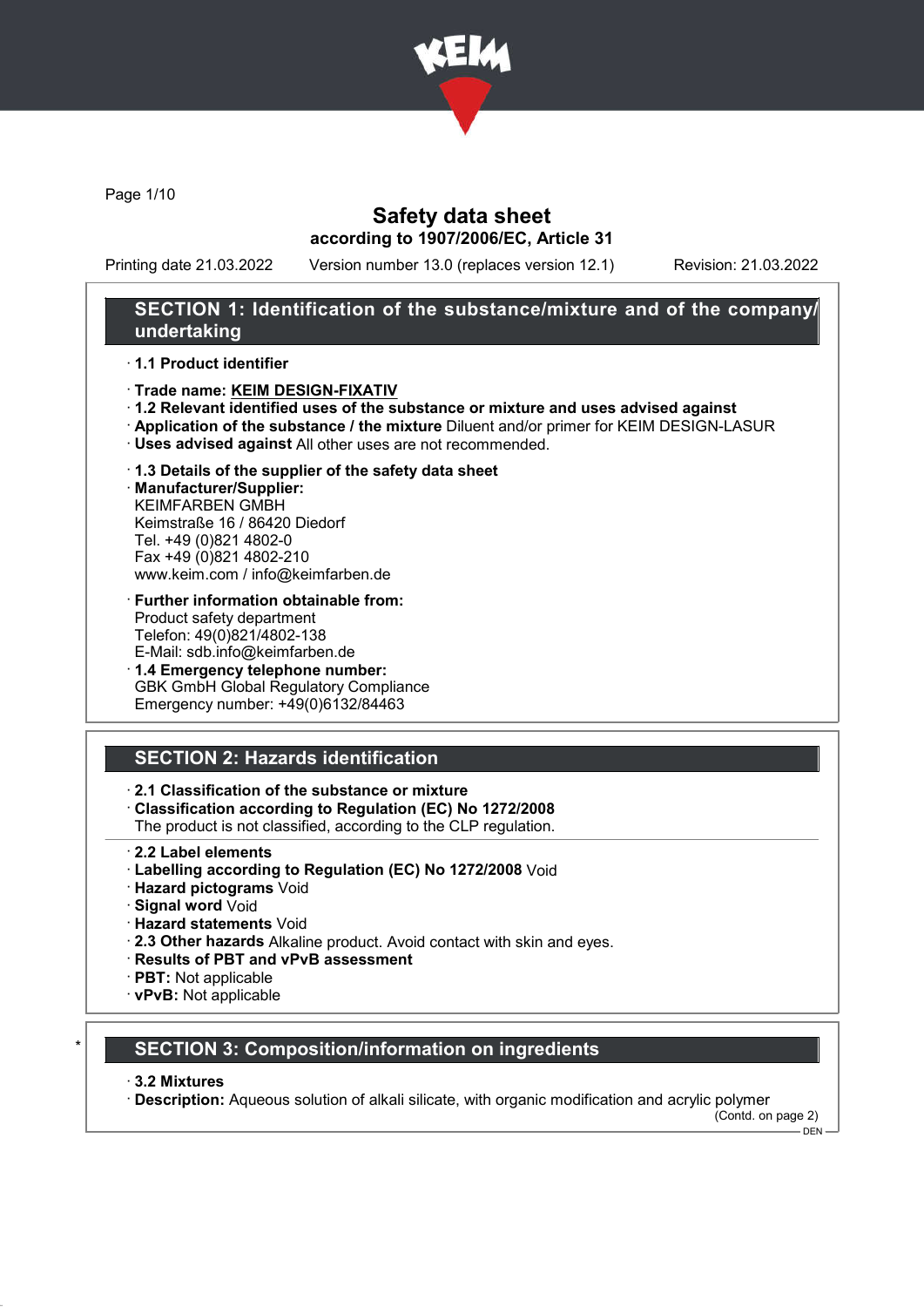

Page 2/10

# Safety data sheet according to 1907/2006/EC, Article 31

Printing date 21.03.2022 Version number 13.0 (replaces version 12.1) Revision: 21.03.2022

(Contd. of page 1)

2.5-10%

### Trade name: KEIM DESIGN-FIXATIV

#### Dangerous components:

CAS: 1312-76-1 EINECS: 215-199-1 Reg.nr.: 01-2119456888-17- 0002

**♦ Skin Irrit. 2, H315; Eye Irrit. 2, H319; STOT SE 3, H335** Specific concentration limits: Skin Irrit. 2; H315: C ≥ 40 % Eye Irrit. 2; H319: C ≥ 40 % STOT SE 3; H335: C ≥ 75 %

Silicic acid, potassium salt

· Additional information: For the wording of the listed hazard phrases refer to section 16.

# SECTION 4: First aid measures

### · 4.1 Description of first aid measures

#### · General information:

No special measures required.

When seeing the doctor we suggest to present this safety data sheet.

· After inhalation: Supply fresh air; consult doctor in case of complaints.

# · After skin contact:

Immediately wash with water and soap and rinse thoroughly.

Do not use solvents or thinners.

If skin irritation continues, consult a doctor.

· After eye contact:

Rinse opened eye for several minutes under running water. Then consult a doctor.

- · After swallowing:
- Rinse mouth and throat well with water.

Do not induce vomiting; call for medical help immediately.

· 4.2 Most important symptoms and effects, both acute and delayed

- No further relevant information available.
- · 4.3 Indication of any immediate medical attention and special treatment needed No further relevant information available.

# SECTION 5: Firefighting measures

- · 5.1 Extinguishing media
- · Suitable extinguishing agents:

Product itself does not burn. Co-ordinate fire-fighting measures to the fire surroundings.

- · 5.2 Special hazards arising from the substance or mixture
- No further relevant information available.
- · 5.3 Advice for firefighters

· Specila protective equipment: Wear self-contained respiratory protective device.

· Additional information

Dispose of fire debris and contaminated fire fighting water in accordance with official regulations. In case of fire do not breathe smoke, fumes and vapours.

(Contd. on page 3)

 $DEN$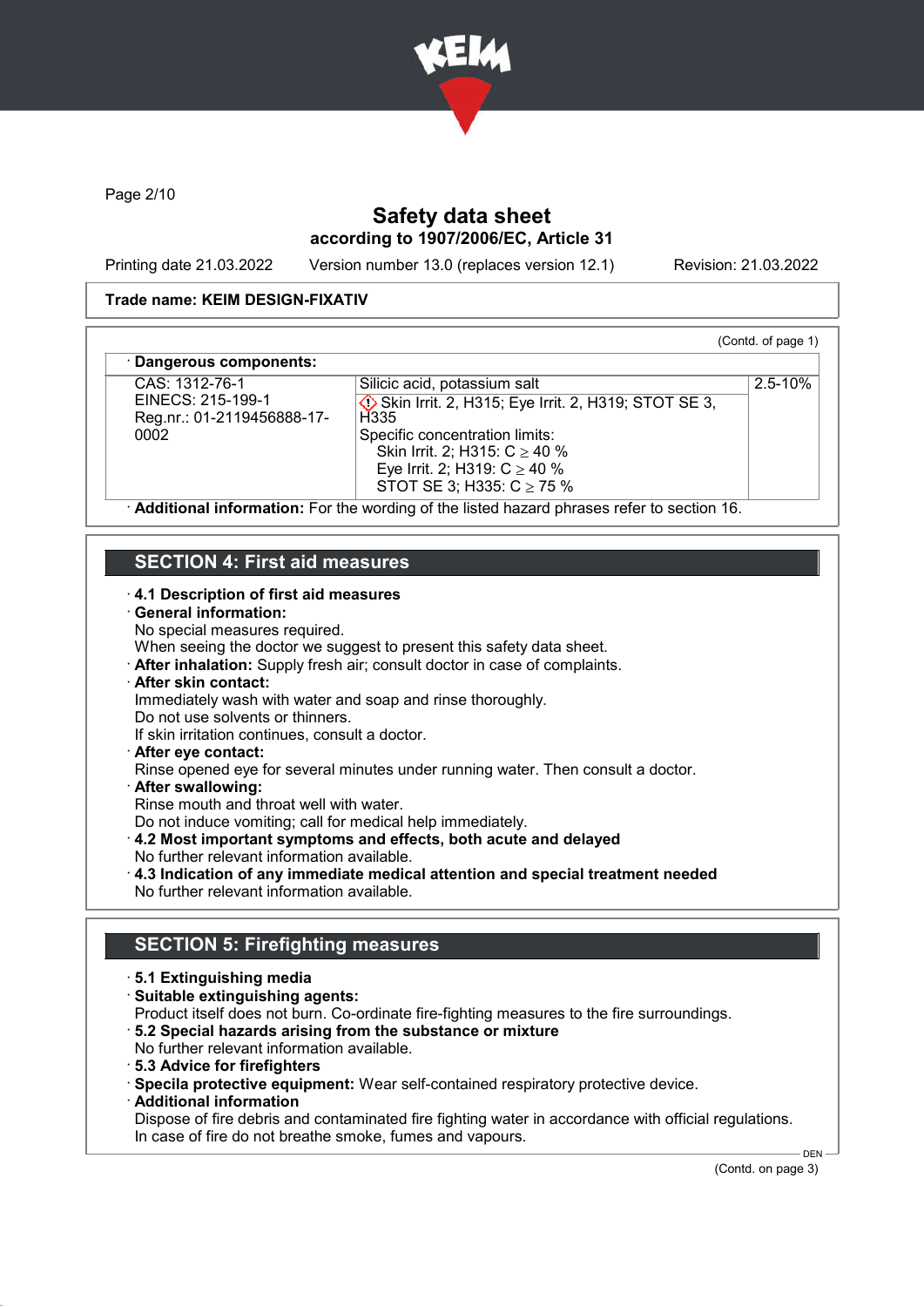

Page 3/10

## Safety data sheet according to 1907/2006/EC, Article 31

Printing date 21.03.2022 Version number 13.0 (replaces version 12.1) Revision: 21.03.2022

### Trade name: KEIM DESIGN-FIXATIV

(Contd. of page 2)

### SECTION 6: Accidental release measures

- · 6.1 Personal precautions, protective equipment and emergency procedures Respect the protection rules (see section 7 a. 8). Avoid contact with skin and eyes. Ensure adequate ventilation · 6.2 Environmental precautions: Do not allow product to reach soil, sewage system or any water course. Follow local governmental rules and regulations. · 6.3 Methods and material for containment and cleaning up: Absorb with liquid-binding material (sand, diatomite, acid binders, universal binders, sawdust). Dispose of the material collected according to regulations. Clear contaminated areas thoroughly. Flush rests with sufficient amount of water. 6.4 Reference to other sections See Section 7 for information on safe handling. See Section 8 for information on personal protection equipment. See Section 13 for disposal information. SECTION 7: Handling and storage · 7.1 Precautions for safe handling Keep receptacles tightly sealed.
- Avoid contact with skin and eyes. Do not inhale aerosols. See item 8 (8.2) for information about suitable protective equipment and technical precautions. Respect the protection rules. Information about fire - and explosion protection: The product is not flammable. No special measures required. · 7.2 Conditions for safe storage, including any incompatibilities · Storage: · Requirements to be met by storerooms and receptacles: Keep in the original containers in a cool and dry place. Store only in unopened original receptacles. · Information about storage in one common storage facility: Not required. · Further information about storage conditions:
	- Protect from frost.
	- Store in a cool place. Protect from heat and direct sunlight.
	-
	- · Storage class: 12
	- · 7.3 Specific end use(s) No further relevant information available.

(Contd. on page 4)

**DEN**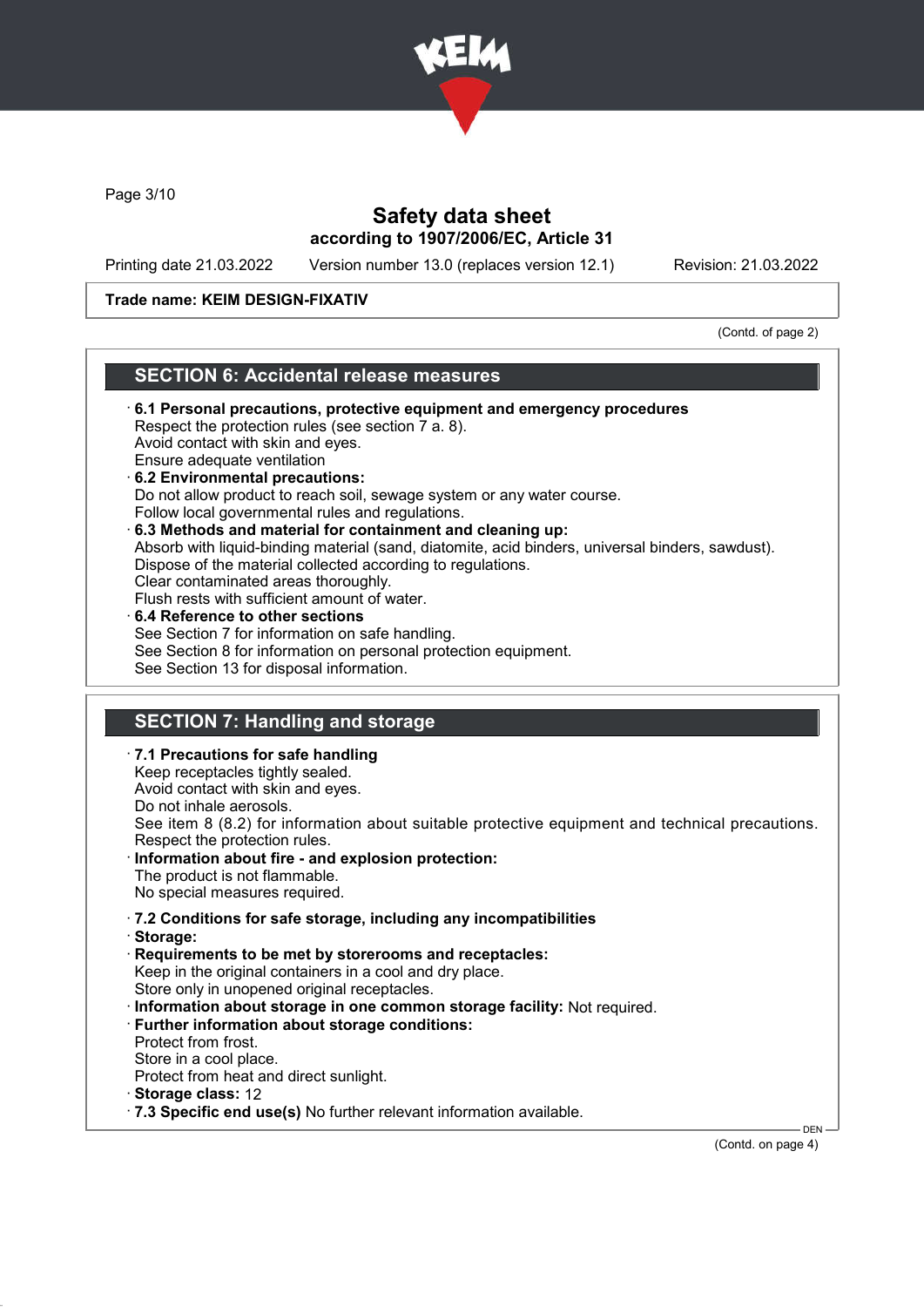

Page 4/10

## Safety data sheet according to 1907/2006/EC, Article 31

Printing date 21.03.2022 Version number 13.0 (replaces version 12.1) Revision: 21.03.2022

#### Trade name: KEIM DESIGN-FIXATIV

(Contd. of page 3)

### SECTION 8: Exposure controls/personal protection

#### · 8.1 Control parameters

#### · Ingredients with limit values that require monitoring at the workplace: The product does not contain any relevant quantities of materials with critical values that have to be monitored at the workplace.

## · DNELs 1312-76-1 Silicic acid, potassium salt Oral Long-term - systemic effects 0.74 mg/kg bw/day (consumer) Dermal  $\vert$  Long-term - systemic effects 0.74 mg/kg bw/day (consumer) 1.49 mg/kg bw/day (worker) Inhalative Long-term - systemic effects  $1.38$  mg/m<sup>3</sup> (consumer)  $5.61$  mg/m $3$  (worker) · PNECs

# 1312-76-1 Silicic acid, potassium salt

Aquatic compartment - freshwater 7.5 mg/l (freshwater)

· Additional information: The lists valid during the making were used as basis.

#### · 8.2 Exposure controls

· Individual protection measures, such as personal protective equipment

#### · General protective and hygienic measures:

Avoid contact with the eyes and skin.

Do not inhale aerosols.

Wash hands before breaks and at the end of work.

Immediately remove all soiled and contaminated clothing.

**Respiratory protection:** 

Use suitable respiratory protective device only when aerosol or mist is formed. Filter: P

- · Hand protection Protective gloves
- **Material of gloves**
- suitable material e.g.:

Nitrile impregnated cotton-gloves

Natural rubber, NR

Recommended thickness of the material:  $\geq 0.5$  mm

The selection of the suitable gloves does not only depend on the material, but also on further marks of quality and varies from manufacturer to manufacturer. As the product is a preparation of several substances, the resistance of the glove material can not be calculated in advance and has therefore to be checked prior to the application.

#### Penetration time of glove material

Value for the permeation: level  $\geq 6$  (480 min)

The determined penetration times according to EN 16523-1:2015 are not performed under practical conditions. Therefore a maximum wearing time, which corresponds to 50% of the penetration time, is recommended.

The exact break trough time has to be found out by the manufacturer of the protective gloves and has to be observed.

**Eye/face protection** Goggles recommended during refilling

(Contd. on page 5)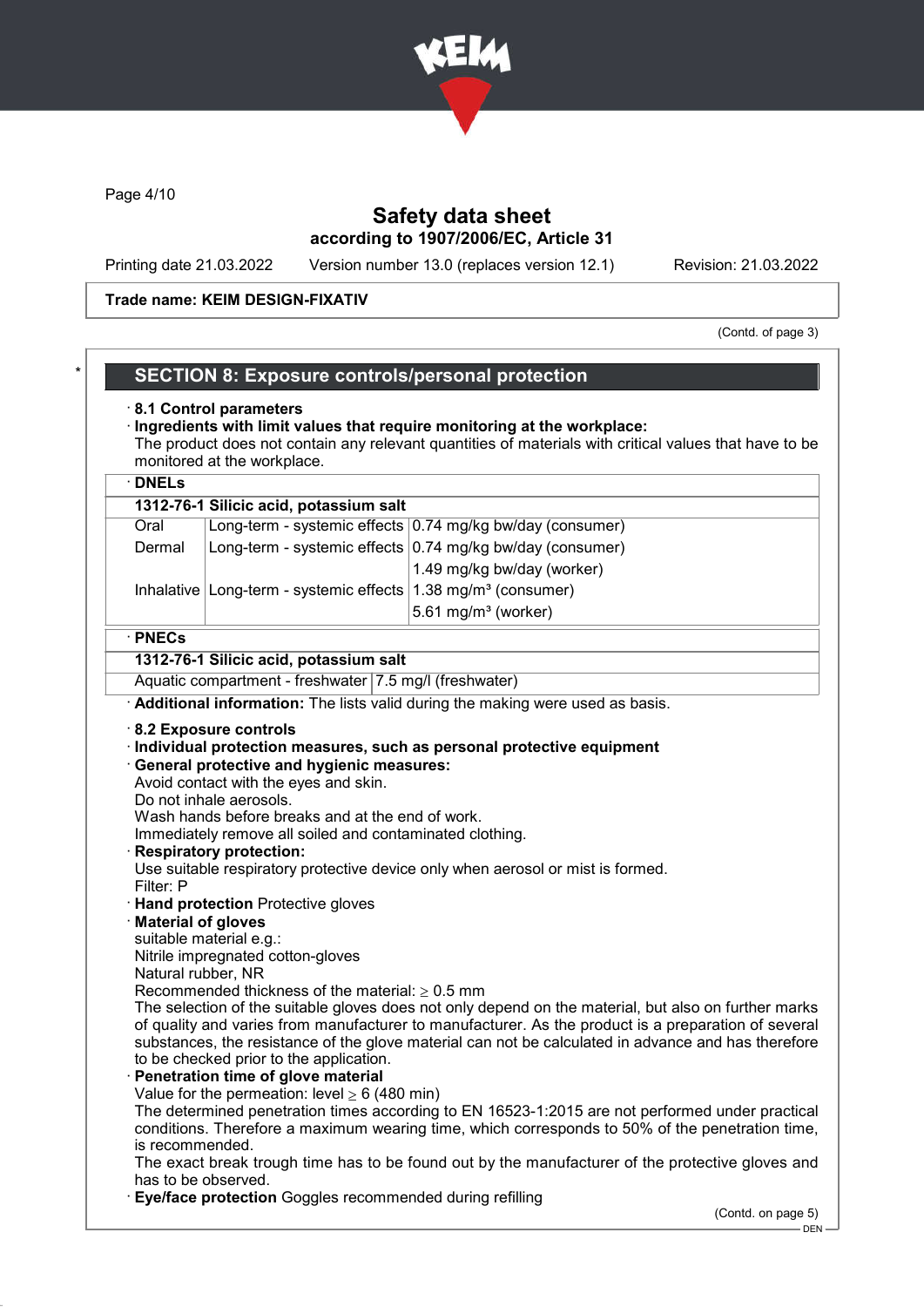

Page 5/10

# Safety data sheet according to 1907/2006/EC, Article 31

Printing date 21.03.2022 Version number 13.0 (replaces version 12.1) Revision: 21.03.2022

(Contd. of page 4)

### Trade name: KEIM DESIGN-FIXATIV

- · Body protection: Protective work clothing
- · Environmental exposure controls
- See Section 12 and 6.2
- No further relevant information available.

# SECTION 9: Physical and chemical properties

| 9.1 Information on basic physical and chemical properties<br><b>General Information</b> |                                                |
|-----------------------------------------------------------------------------------------|------------------------------------------------|
| · Colour:                                                                               | milky                                          |
| · Odour:                                                                                | Weak, characteristic                           |
| Odour threshold:                                                                        | Not determined                                 |
|                                                                                         | Not determined                                 |
| · Melting point/freezing point:                                                         |                                                |
| · Boiling point or initial boiling point and                                            |                                                |
| boiling range                                                                           | >100 °C                                        |
| · Flammability                                                                          | Not applicable                                 |
| <b>Lower and upper explosion limit</b>                                                  |                                                |
| · Lower:                                                                                | Not applicable                                 |
| · Upper:                                                                                | Not applicable                                 |
| · Flash point:                                                                          | Not applicable                                 |
| · Auto-ignition temperature:                                                            | Product is not selfigniting.                   |
| · Decomposition temperature:                                                            | Not determined                                 |
| · pH at 20 °C                                                                           | $~11*$                                         |
| · Viscosity:                                                                            |                                                |
| · Kinematic viscosity                                                                   | Not determined                                 |
| · Dynamic:                                                                              | Not determined.                                |
| · Solubility                                                                            |                                                |
| · water:                                                                                | Miscible                                       |
| · Partition coefficient n-octanol/water (log                                            |                                                |
| value)                                                                                  | Not applicable                                 |
| · Vapour pressure at 20 °C:                                                             | $~23$ hPa                                      |
| · Density and/or relative density                                                       |                                                |
| · Density at 20 °C:                                                                     | 1-1.1 $*$ g/cm <sup>3</sup>                    |
| · Relative density                                                                      | Not determined                                 |
| · Vapour density                                                                        | Not applicable.                                |
| ⋅ 9.2 Other information                                                                 | * The values are for freshly produced material |
|                                                                                         | and may change with the time.                  |
| · Appearance:                                                                           |                                                |
| $\cdot$ Form:                                                                           | Fluid                                          |
| Important information on protection of health                                           |                                                |
| and environment, and on safety.                                                         |                                                |
| · Ignition temperature:                                                                 | Not determined                                 |
| <b>Explosive properties:</b>                                                            | Product does not present an explosion hazard.  |
|                                                                                         | (Contd. on page 6)                             |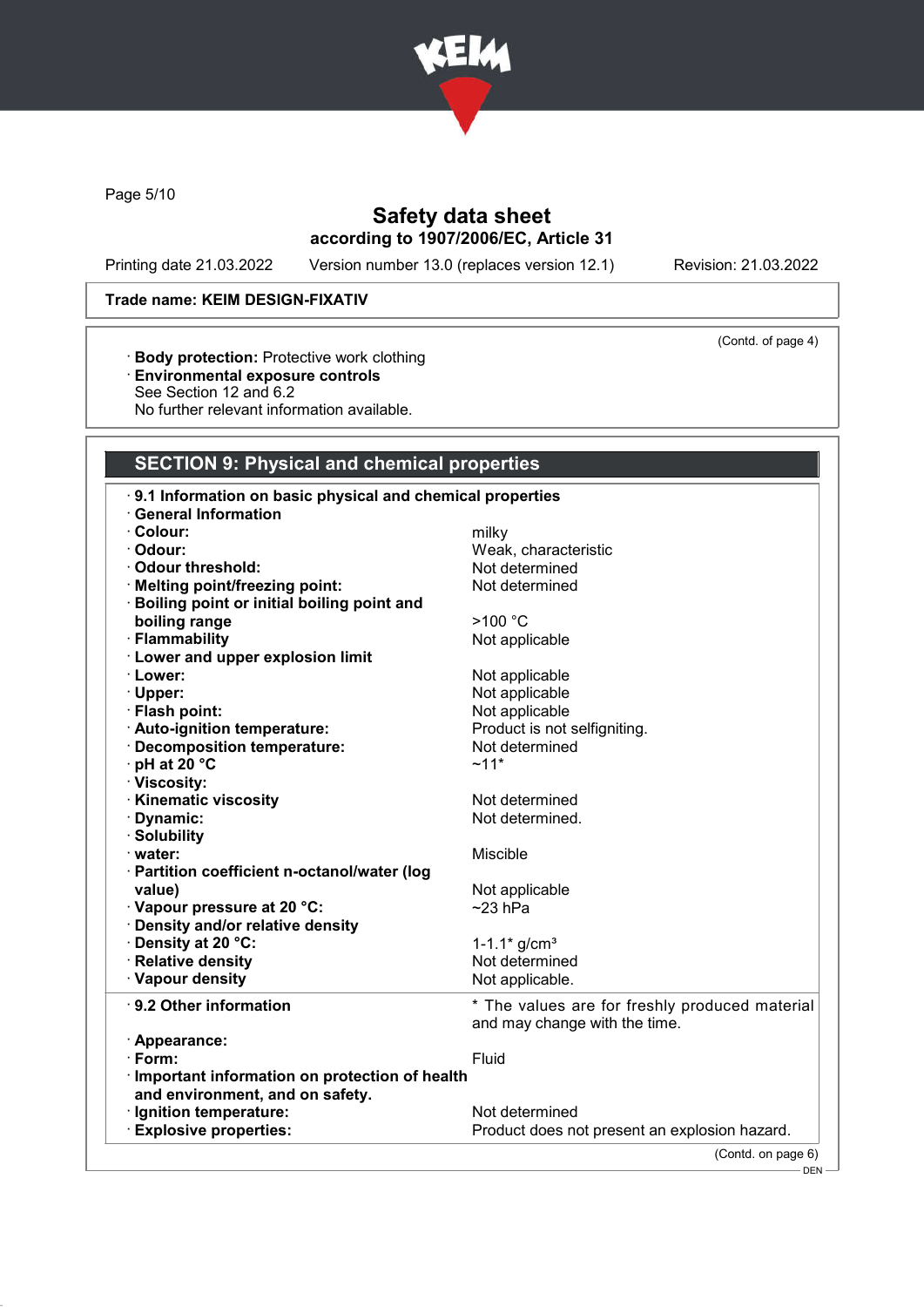

Page 6/10

# Safety data sheet according to 1907/2006/EC, Article 31

Printing date 21.03.2022 Version number 13.0 (replaces version 12.1) Revision: 21.03.2022

#### Trade name: KEIM DESIGN-FIXATIV

|                                            | (Contd. of page 5) |
|--------------------------------------------|--------------------|
| Change in condition                        |                    |
| · Softening point/range                    |                    |
| Oxidising properties:                      | Not applicable     |
| <b>Evaporation rate</b>                    | Not applicable.    |
| Information with regard to physical hazard |                    |
| classes                                    |                    |
| · Explosives                               | Void               |
| · Flammable gases                          | Void               |
| · Aerosols                                 | Void               |
| · Oxidising gases                          | Void               |
| · Gases under pressure                     | Void               |
| · Flammable liquids                        | Void               |
| · Flammable solids                         | Void               |
| ⋅ Self-reactive substances and mixtures    | Void               |
| · Pyrophoric liquids                       | Void               |
| · Pyrophoric solids                        | Void               |
| · Self-heating substances and mixtures     | Void               |
| · Substances and mixtures, which emit      |                    |
| flammable gases in contact with water      | Void               |
| <b>Oxidising liquids</b>                   | Void               |
| Oxidising solids                           | Void               |
| · Organic peroxides                        | Void               |
| Corrosive to metals                        | Void               |
| <b>Desensitised explosives</b>             | Void               |

# SECTION 10: Stability and reactivity

- · 10.1 Reactivity No further relevant information available.
- · 10.2 Chemical stability Stable under normal conditions of storage and use.
- · Thermal decomposition / conditions to be avoided:
- No decomposition if used according to specifications.
- · 10.3 Possibility of hazardous reactions No dangerous reactions known.
- · 10.4 Conditions to avoid No further relevant information available.
- · 10.5 Incompatible materials: Acids
- · 10.6 Hazardous decomposition products:

No hazardous decomposition products if stored and handled as prescribed.

### SECTION 11: Toxicological information

· 11.1 Information on hazard classes as defined in Regulation (EC) No 1272/2008

- · Acute toxicity Based on available data, the classification criteria are not met.
- · Skin corrosion/irritation Frequent persistent contact with the skin may cause skin irritation.
- · Serious eye damage/irritation

In case of longer exposure, slightly irritating effect to the eyes is possible.

(Contd. on page 7)

<sup>–</sup> DEN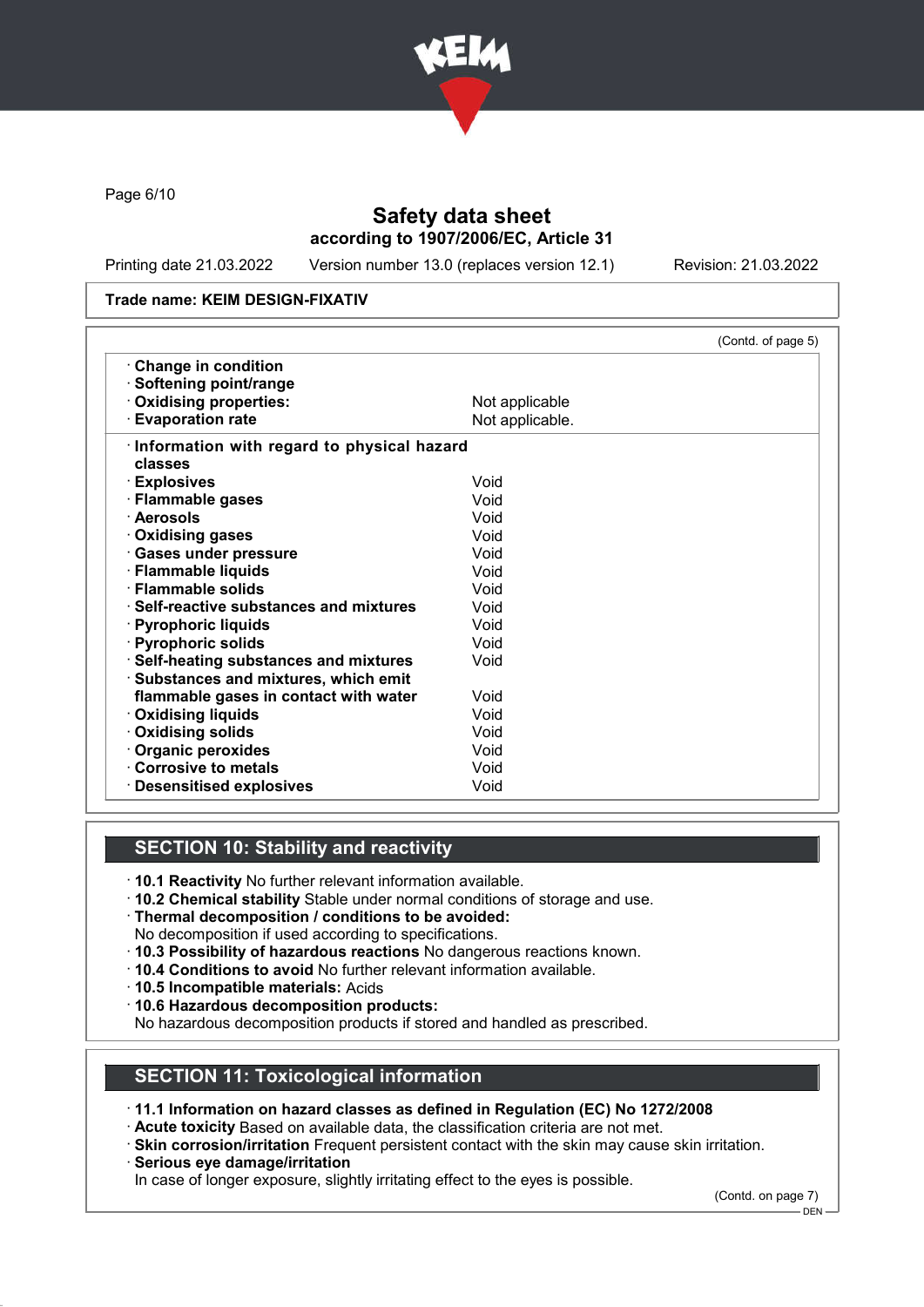

Page 7/10

## Safety data sheet according to 1907/2006/EC, Article 31

Printing date 21.03.2022 Version number 13.0 (replaces version 12.1) Revision: 21.03.2022

### Trade name: KEIM DESIGN-FIXATIV

(Contd. of page 6)

- · during inhalation: Irritant effect possible.
- · during swallowing: Irritant effect possible
- · Respiratory or skin sensitisation Based on available data, the classification criteria are not met.
- · Germ cell mutagenicity Based on available data, the classification criteria are not met.
- · Carcinogenicity Based on available data, the classification criteria are not met.
- · Reproductive toxicity Based on available data, the classification criteria are not met.
- · STOT-single exposure Based on available data, the classification criteria are not met.
- · STOT-repeated exposure Based on available data, the classification criteria are not met.
- · Aspiration hazard Based on available data, the classification criteria are not met.
- · Other information (about experimental toxicology):
- Experimental analysis are not available.

The product was not tested. The statements on toxicology have been derived from the properties of the individual components.

- · Subacute to chronic toxicity:
- · CMR effects (carcinogenity, mutagenicity and toxicity for reproduction) Not applicable
- · 11.2 Information on other hazards
- **Endocrine disrupting properties**

None of the ingredients is listed.

# SECTION 12: Ecological information

#### · 12.1 Toxicity

- · Aquatic toxicity: No further relevant information available.
- · 12.2 Persistence and degradability No further relevant information available.
- · 12.3 Bioaccumulative potential No further relevant information available.
- · 12.4 Mobility in soil No further relevant information available.
- · 12.5 Results of PBT and vPvB assessment
- · PBT: Not applicable
- · vPvB: Not applicable
- · 12.6 Endocrine disrupting properties
- The product does not contain substances with endocrine disrupting properties.
- · 12.7 Other adverse effects
- · Additional ecological information:
- · AOX-indication:

Due to the substance of content which do not include organic jointed halogens, the product can not take influence on the AOX-load of the waste water.

· According to the formulation contains the following heavy metals and compounds from the EU guideline NO. 2006/11/EC:

According to our current data base the product does not consist of any heavy metals or substances of EU-directives 76/464/EWG.

General notes:

At present there are no ecotoxicological assessments.

The statements on ecotoxicology have been derived from the properties of the individual components.

Do not allow product to reach ground water, water course or sewage system.

(Contd. on page 8)

<sup>-</sup> DEN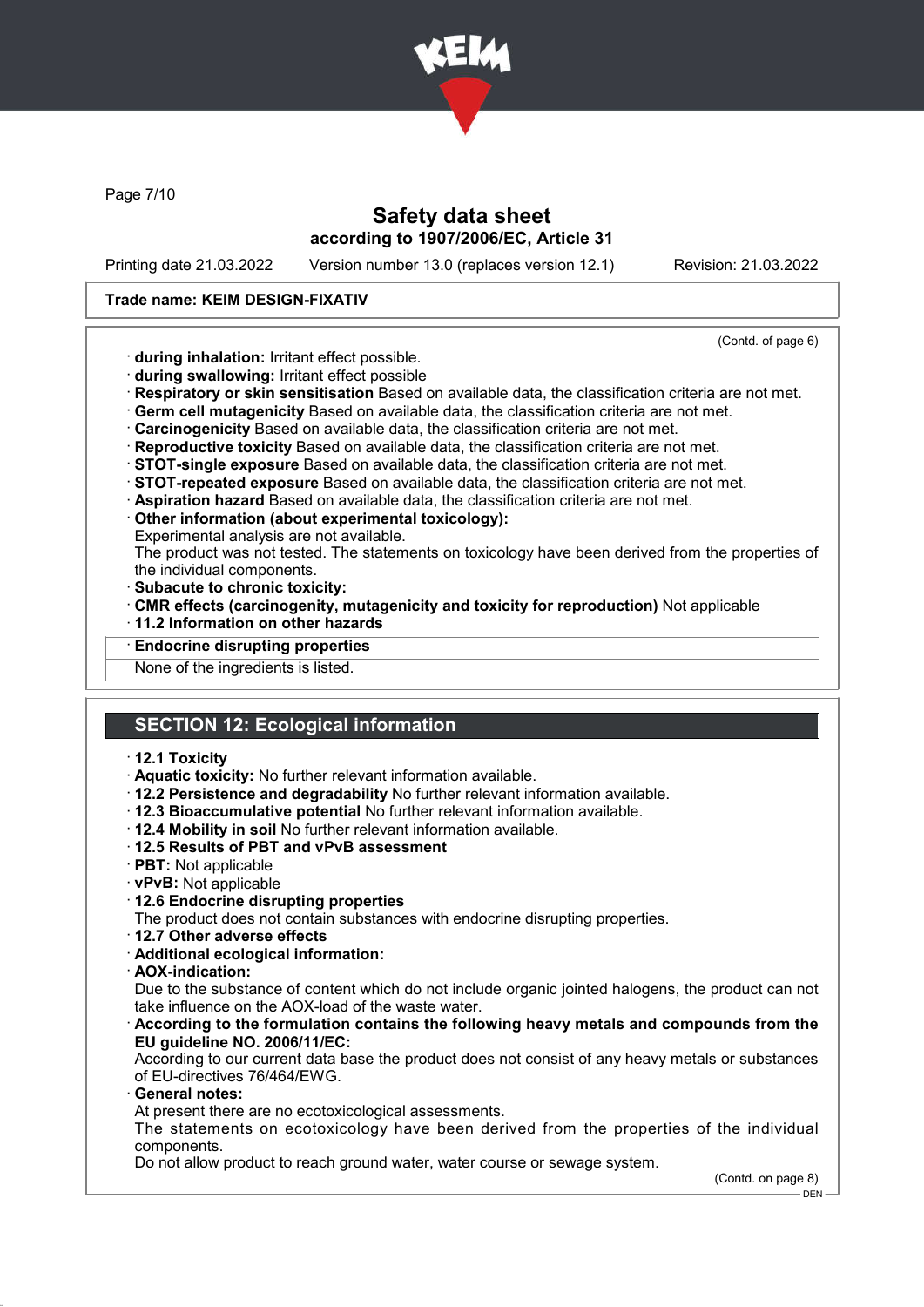

Page 8/10

# Safety data sheet according to 1907/2006/EC, Article 31

Printing date 21.03.2022 Version number 13.0 (replaces version 12.1) Revision: 21.03.2022

### Trade name: KEIM DESIGN-FIXATIV

(Contd. of page 7) Water hazard class 1 (German Regulation) (Self-assessment): slightly hazardous for water

### SECTION 13: Disposal considerations

· 13.1 Waste treatment methods

**Recommendation** 

Must not be disposed with household garbage. Do not allow product to reach sewage system. Disposal must be made according to official regulations.

### · European waste catalogue

06 02 99 wastes not otherwise specified

- · Uncleaned packaging:
- · Recommendation: Disposal must be made according to official regulations.
- · Recommended cleansing agents: Water, if necessary with cleansing agents.

| <b>SECTION 14: Transport information</b>                                                 |                                                               |
|------------------------------------------------------------------------------------------|---------------------------------------------------------------|
| 14.1 UN number or ID number<br>· ADR, IMDG, IATA                                         | Void                                                          |
| 14.2 UN proper shipping name<br>· ADR, IMDG, IATA                                        | Void                                                          |
| 14.3 Transport hazard class(es)                                                          |                                                               |
| · ADR, IMDG, IATA<br>∙ Class                                                             | Void                                                          |
| ⋅ 14.4 Packing group<br>· ADR, IMDG, IATA                                                | Void                                                          |
| 14.5 Environmental hazards:<br>· Marine pollutant:                                       | <b>No</b>                                                     |
| 14.6 Special precautions for user                                                        | Not applicable                                                |
| 14.7 Maritime transport in bulk according to<br><b>IMO instruments</b><br>Not applicable |                                                               |
| · Transport/Additional information:                                                      | No dangerous good in sense of these transport<br>regulations. |
| · UN "Model Regulation":                                                                 | Void                                                          |
|                                                                                          | $DEN -$                                                       |

(Contd. on page 9)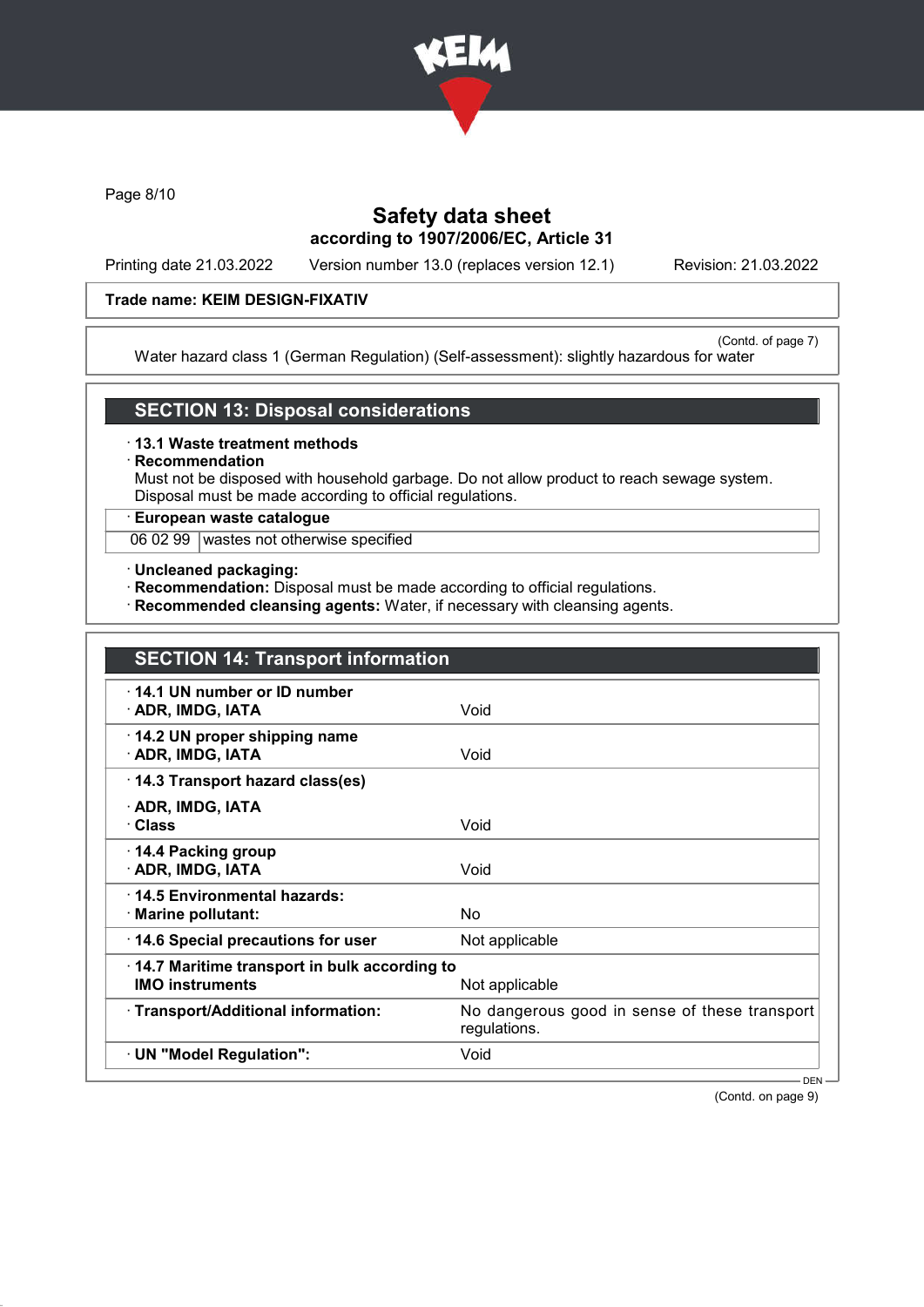

Page 9/10

## Safety data sheet according to 1907/2006/EC, Article 31

Printing date 21.03.2022 Version number 13.0 (replaces version 12.1) Revision: 21.03.2022

#### Trade name: KEIM DESIGN-FIXATIV

(Contd. of page 8)

### **SECTION 15: Regulatory information**

- · 15.1 Safety, health and environmental regulations/legislation specific for the substance or mixture
- Labelling according to Regulation (EC) No 1272/2008
- For information on labelling please refer to section 2 of this document.
- · Directive 2012/18/EU
- · Named dangerous substances ANNEX I None of the ingredients is listed.
- · LIST OF SUBSTANCES SUBJECT TO AUTHORISATION (ANNEX XIV)

None of the ingredients is listed.

- DIRECTIVE 2011/65/EU on the restriction of the use of certain hazardous substances in electrical and electronic equipment – Annex II
- None of the ingredients is listed.
- **REGULATION (EU) 2019/1148**
- Annex I RESTRICTED EXPLOSIVES PRECURSORS (Upper limit value for the purpose of licensing under Article 5(3))
- None of the ingredients is listed.
- · Annex II REPORTABLE EXPLOSIVES PRECURSORS

None of the ingredients is listed.

Regulation (EC) No 273/2004 on drug precursors

None of the ingredients is listed.

- Regulation (EC) No 111/2005 laying down rules for the monitoring of trade between the Community and third countries in drug precursors
- None of the ingredients is listed.

· National regulations:

- · Waterhazard class: Water hazard class 1 (Self-assessment): slightly hazardous for water.
- · Other regulations, limitations and prohibitive regulations
- · Substances of very high concern (SVHC) according to REACH, Article 57 Not applicable
- · Product-Code/Giscode: BSW40
- · 15.2 Chemical safety assessment: A Chemical Safety Assessment has not been carried out.

# SECTION 16: Other information

This information is based on our present knowledge. However, this shall not constitute a guarantee for any specific product features and shall not establish a legally valid contractual relationship.

#### · Relevant phrases

- H315 Causes skin irritation.
- H319 Causes serious eye irritation.
- H335 May cause respiratory irritation.
- · Department issuing SDS: KEIMFARBEN Germany, Product safety department
- · Version number of previous version: 12.1

(Contd. on page 10)

 $-$  DEN